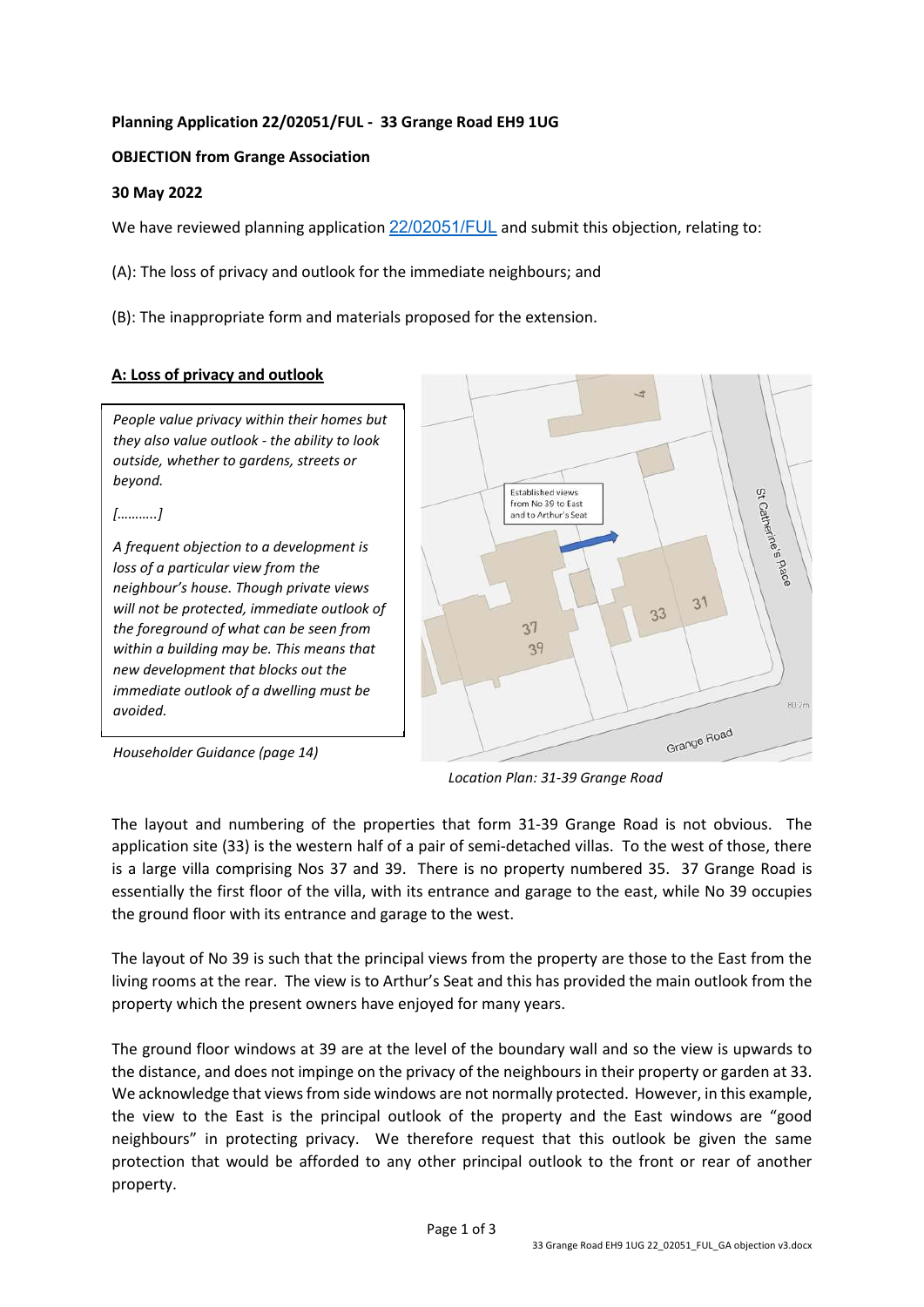

*33 Grange Road EH9 1UG: Proposed West elevation*



*31 and 33 Grange Road, viewed from St Catherine's Place (looking West), with indicative profile of proposed extension*